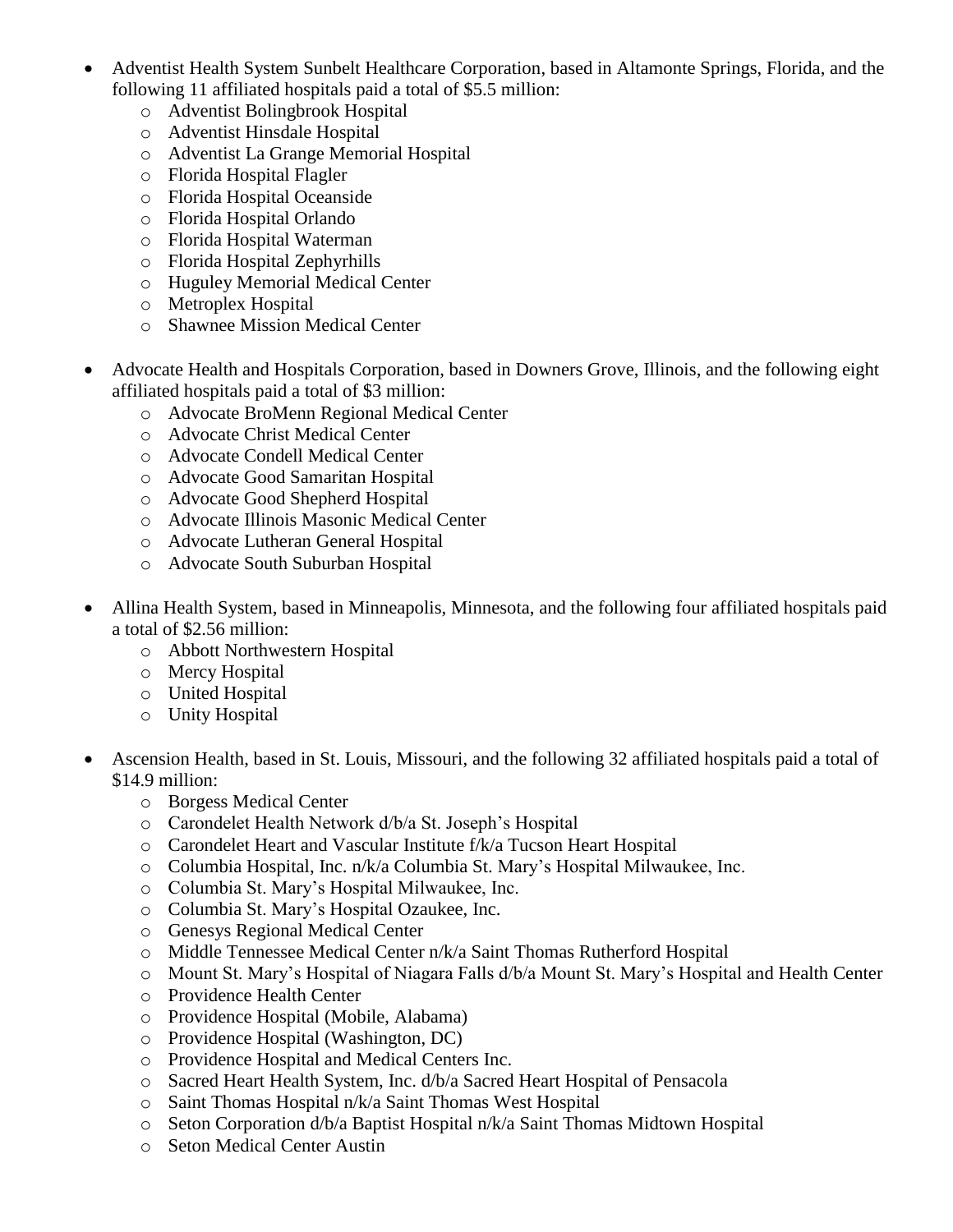- o Seton Medical Center Williamson
- o St. Agnes Healthcare, Inc.
- o St. John Hospital and Medical Center
- o St. John Macomb-Oakland Hospital (including both Macomb and Oakland campuses)
- o St. Joseph Medical Center
- o St. Mary's Health, Inc.
- o St. Mary's Hospital
- o St. Mary's of Michigan Medical Center
- o St. Vincent Hospital and Health Care Center, Inc.
- o St. Vincent's Birmingham
- o St. Vincent's East Hospital
- o St. Vincent's Medical Center
- o St. Vincent's Medical Center, Inc. d/b/a St. Vincent's Medical Center Riverside
- o St. Luke's St. Vincent's Healthcare, Inc. d/b/a St. Vincent's Medical Center Southside
- o University Medical Center Brackenridge
- Ashland Hospital Corporation d/b/a King's Daughters Medical Center, located in Ashland, Kentucky, paid \$3 million.
- Banner Health, based in Phoenix, Arizona, and the following nine affiliated hospitals paid a total of \$6 million:
	- o Banner Baywood Medical Center
	- o Banner Boswell Medical Center
	- o Banner Desert Medical Center
	- o Banner Estrella Medical Center
	- o Banner Good Samaritan Medical Center
	- o Banner Heart Hospital
	- o Banner Thunderbird Medical Center
	- o McKee Medical Center
	- o North Colorado Medical Center
- Baptist Healthcare System, Inc., based in Louisville, Kentucky, and the following three affiliated hospitals paid a total of \$2 million:
	- o Baptist Health Louisville f/k/a Baptist Hospital East
	- o Baptist Health Paducah f/k/a Western Baptist Hospital
	- o Baptist Hospital Lexington f/k/a Central Baptist Hospital
- Baptist Memorial Health Care Corporation, based in Memphis, Tennessee, and the following six affiliated hospitals paid a total of \$3.4 million:
	- o Baptist Memorial Hospital d/b/a Baptist Memorial Hospital Memphis
	- o Baptist Memorial Hospital DeSoto, Inc.
	- o Baptist Memorial Hospital Golden Triangle, Inc.
	- o Baptist Memorial Hospital Jonesboro, Inc. d/b/a NEA Baptist Memorial Hospital
	- o Baptist Memorial Hospital North Mississippi, Inc.
	- o Baptist Memorial Hospital Union City
- Baptist St. Anthony's Health System and Baptist St. Anthony's Hospital located in Amarillo, Texas, paid \$1.7 million.
- Baylor Health Care System, based in Dallas, Texas, and the following nine affiliated hospitals paid a total of \$4 million: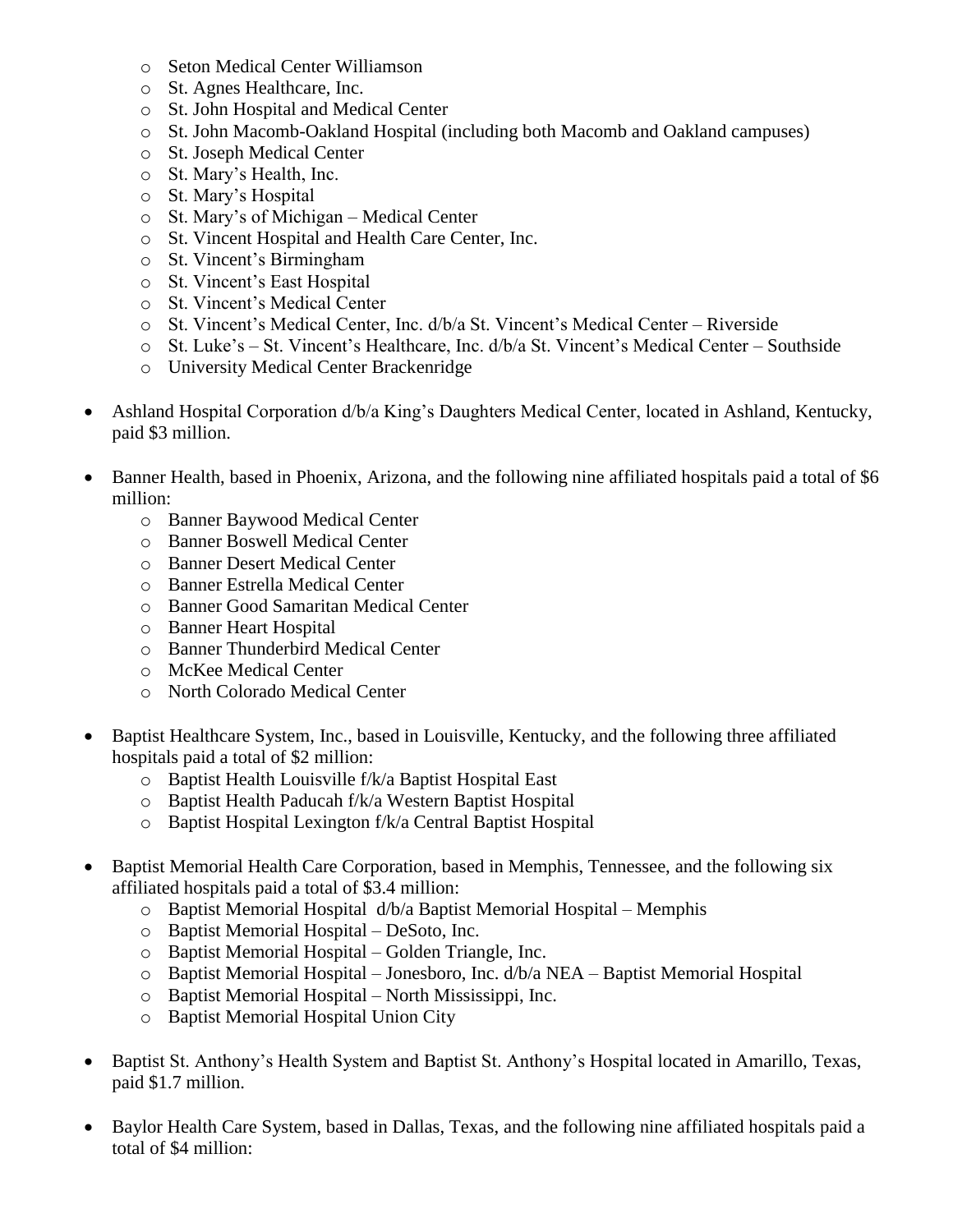- o Baylor All Saints Medical Center at Fort Worth
- o Baylor Jack and Jane Hamilton Heart and Vascular Hospital
- o Baylor Medical Center at Carrollton
- o Baylor Medical Center at Garland
- o Baylor Medical Center at Irving
- o Baylor Regional Medical Center at Grapevine
- o Baylor Regional Medical Center at Plano
- o Baylor University Medical Center at Dallas
- o The Heart Hospital at Baylor Plano
- Charleston Area Medical Center, Inc. and CAMC Memorial Hospital, located in Charleston, West Virginia, paid \$2.5 million.
- Catholic Health East, based in Newtown Square, Pennsylvania, and the following 13 affiliated hospitals paid a total of \$11 million:
	- o Holy Cross Hospital
	- o Mercy Fitzgerald Hospital
	- o Mercy Hospital
	- o Mercy Medical Center
	- o North Ridge Medical Center
	- o Our Lady of Lourdes Medical Center
	- o Saint Francis Hospital
	- o Saint Francis Medical Center
	- o Saint Joseph's Hospital of Atlanta
	- o Saint Mary Medical Center
	- o Saint Mary's Hospital
	- o Saint Peter's Hospital
	- o Sister Emmanuel Hospital for Continuing Care
- Catholic Health Initiatives, based in Englewood, Colorado and the following 17 affiliated hospitals paid a total of \$7.8 million:
	- o Good Samaritan Hospital
	- o Memorial Hospital
	- o Mercy Medical Center
	- o Mercy Regional Medical Center
	- o Nebraska Heart Hospital
	- o Saint Elizabeth Regional Medical Center
	- o Saint John's Regional Medical Center
	- o Saint Joseph Hospital East
	- o Saint Joseph Hospital
	- o Saint Joseph London
	- o St. Joseph Medical Center (Reading, PA)
	- o St. Joseph Medical Center (Tacoma, WA)
	- o St. Joseph Medical Center (Towson, MD)
	- o St. Vincent Infirmary Medical Center
	- o St. Luke's The Woodlands Hospital
	- o St. Luke's Episcopal Hospital
	- o St. Luke's Sugar Land Hospital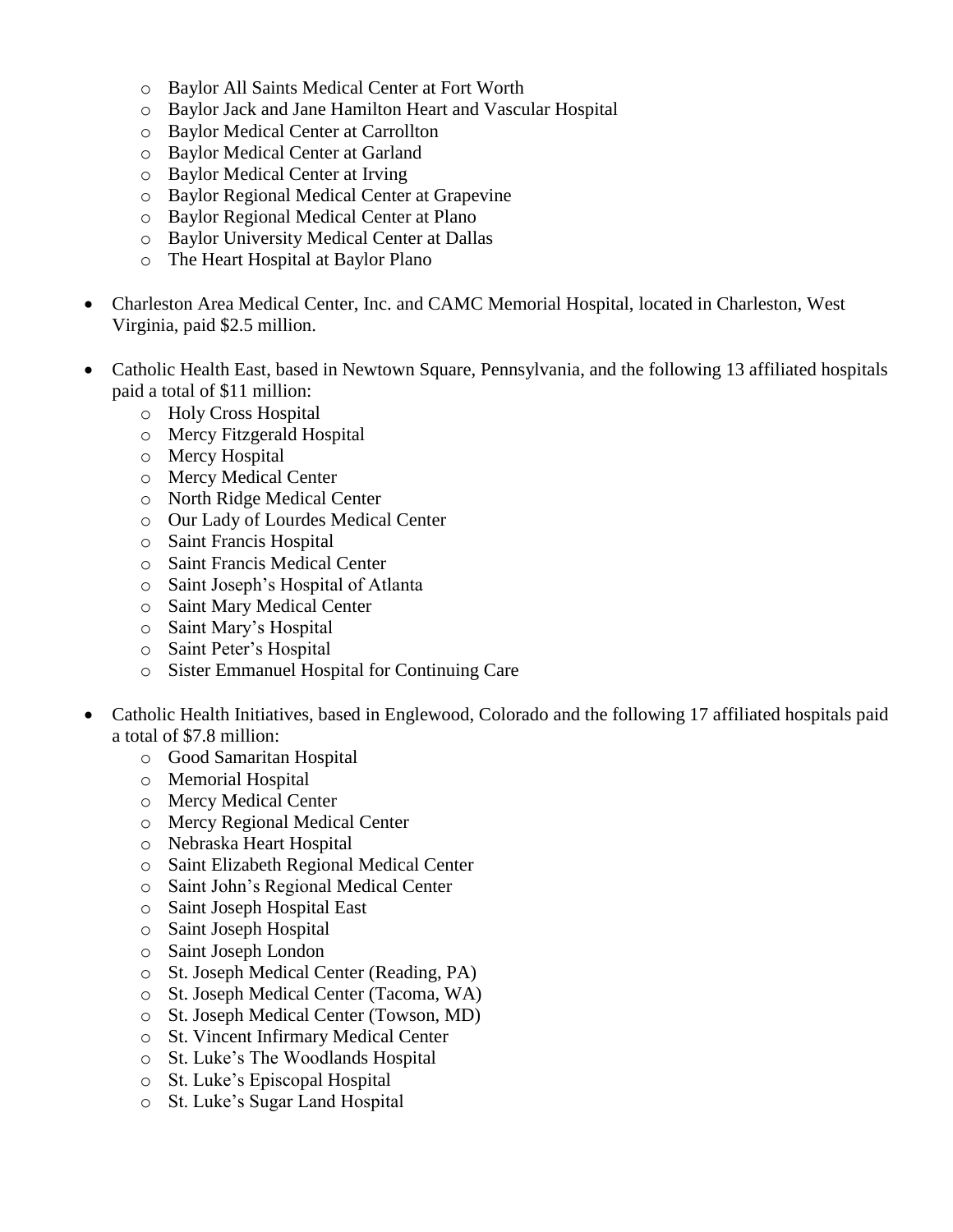- Christiana Care Health Services, Inc. and Christiana Hospital, located in Wilmington, Delaware, paid \$2.5 million.
- CHRISTUS Health, based in Irving Texas, and the following 10 affiliated hospitals paid a total of \$4.5 million:
	- o CHRISTUS Health Ark-La-Tex d/b/a CHRISTUS St. Michael
	- o CHRISTUS Santa Rosa Health Care Corporation d/b/a CHRISTUS Santa Rosa Hospital
	- o CHRISTUS Health Northern Louisiana d/b/a CHRISTUS Schumpert
	- o CHRISTUS Health Central Louisiana d/b/a CHRISTUS St. Frances Cabrini
	- o CHRISTUS Health Southeast Texas d/b/a CHRISTUS Hospital
	- o CHRISTUS Health Southwestern Louisiana d/b/a CHRISTUS St. Patrick Hospital
	- o CHRISTUS Spohn Health System Corporation d/b/a CHRISTUS Spohn Hospital Corpus Christi-Memorial
	- o CHRISTUS Health Gulf Coast d/b/a CHRISTUS St. Catherine Hospital
	- o CHRISTUS Hospital
	- o Dubuis Health System, Inc. d/b/a Dubius Hospital of Shreveport
- Community Health Systems, Inc., based in Franklin, Tennessee, and the following 31 affiliated hospitals paid a total of \$13 million:
	- o Abilene Regional Medical Center
	- o Brandywine Hospital
	- o Carolinas Hospital System
	- o College Station Medical Center
	- o Crestwood Medical Center
	- o Deaconess Hospital
	- o Deaconess Medical Center
	- o Eastern New Mexico Medical Center
	- o Easton Hospital
	- o Flowers Hospital
	- o Gadsden Regional Medical Center
	- o Laredo Medical Center
	- o Longview Regional Medical Center
	- o Lutheran Hospital of Indiana
	- o Mountainview Regional Medical Center
	- o Northwest Medical Center
	- o Northwest Medical Center Bentonville
	- o Northwest Medical Center Springdale
	- o Phoenixville Hospital
	- o Porter Valparaiso Hospital Campus
	- o River Regional Medical Center
	- o Saint Joseph Hospital
	- o Southcrest Hospital
	- o Springs Memorial Hospital
	- o Trinity Medical Center
	- o Vista Medical Center East
	- o Watsonville Community Hospital
	- o Wesley Medical Center
	- o Western Arizona Regional Medical Center
	- o Wilkes-Barre General Hospital
	- o Woodland Heights Medical Center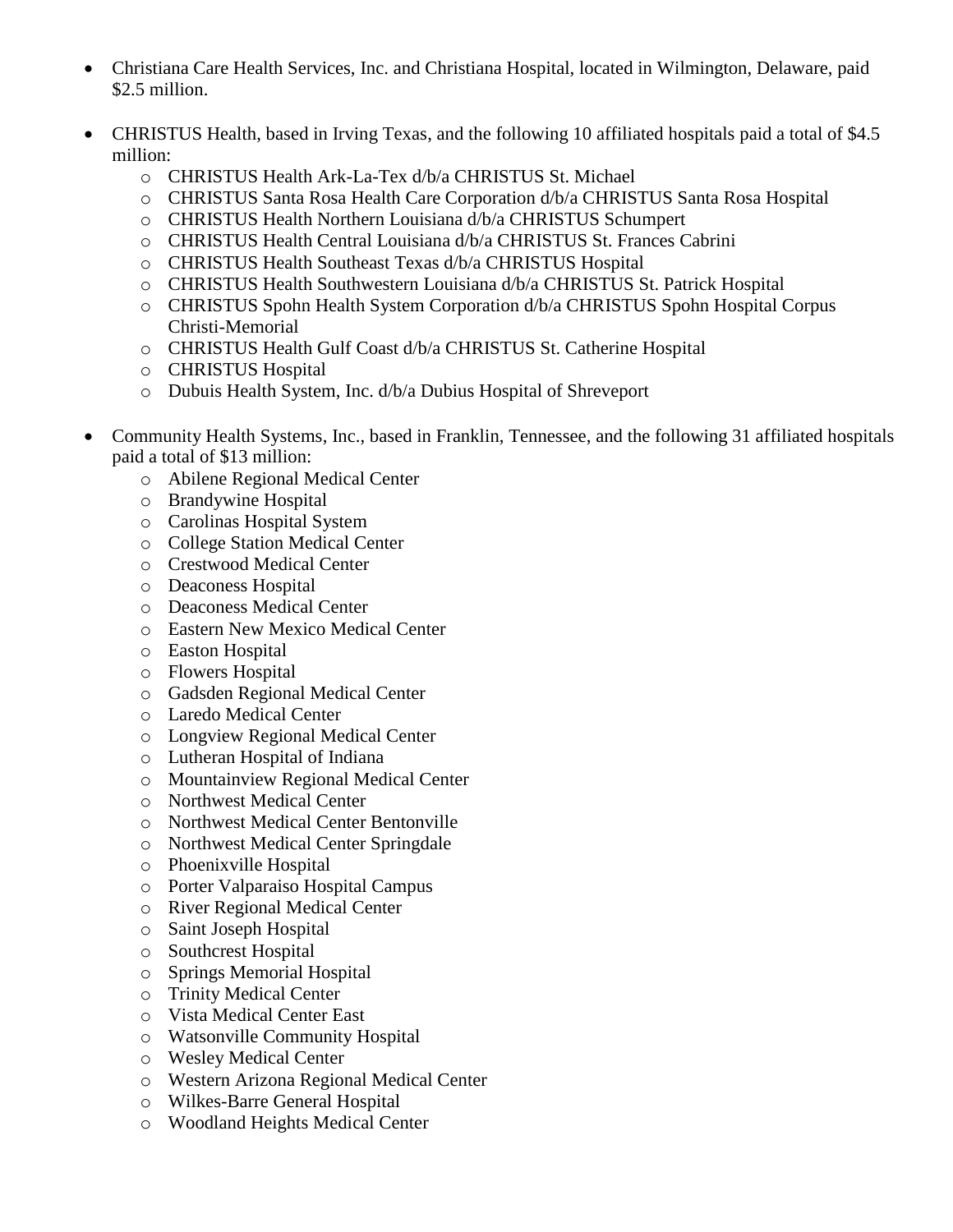- The Cooper Health System d/b/a Cooper University Health Care and Cooper University Hospital, located in Camden, New Jersey, paid \$1.2 million.
- Deborah Heart and Lung Center, located in Browns Mills, New Jersey, paid \$1 million.
- Ector County Hospital District d/b/a Medical Center Hospital, located in Odessa, Texas, paid \$1.9 million.
- Emory Healthcare, Inc., based in Atlanta, Georgia and the following two affiliated hospitals paid a total of \$2.4 million:
	- o Emory University Hospital
	- o Emory University Hospital Midtown
- Florida Health Sciences Center, Inc. d/b/a Tampa General Hospital, located in Tampa, Florida, paid \$2 million.
- Franciscan Alliance, Inc., f/k/a Sisters of Saint Francis Health Services, Inc., based in Mishawaka, Indiana, and the following 10 affiliated hospitals paid a total of \$1.8 million:
	- o Franciscan Physician Hospital
	- o Home Hospital
	- o Saint Anthony Medical Center
	- o Saint Anthony Memorial
	- o Saint Elizabeth Central
	- o Saint Francis Hospital (Beech Grove, IN)
	- o Saint Francis Hospital (Indianapolis, IN)
	- o Saint James Hospital
	- o Saint Margaret Mercy (Dyer, IN)
	- o Saint Margaret Mercy (Hammond, IN)
- Franciscan Missionaries of Our Lady Health System, Inc., based in Baton Rouge, Louisiana, and the following three affiliated hospitals paid a total of \$2 million:
	- o Our Lady of Lourdes Regional Medical Center, Inc.
	- o Our Lady of the Lake Hospital, Inc.
	- o St. Francis Medical Center, Inc.
- Hackensack University Medical Center, located in Hackensack, New Jersey, paid \$5.9 million.
- HCA Holdings, Inc. a/k/a Hospital Corporation of America, based in Nashville, Tennessee, and the following 42 affiliated hospitals paid a total of \$15.8 million:
	- o Alaska Regional Hospital
	- o Aventura Hospital and Medical Center
	- o Blake Medical Center
	- o Brandon Regional Hospital
	- o Capital Regional Medical Center
	- o Centennial Medical Center
	- o Central Florida Regional Hospital
	- o CJW Medical Center–Chippenham Campus
	- o Clear Lake Regional Medical Center
	- o Conroe Regional Medical Center
	- o Corpus Christi Medical Center–Doctors Regional
	- o Del Sol Medical Center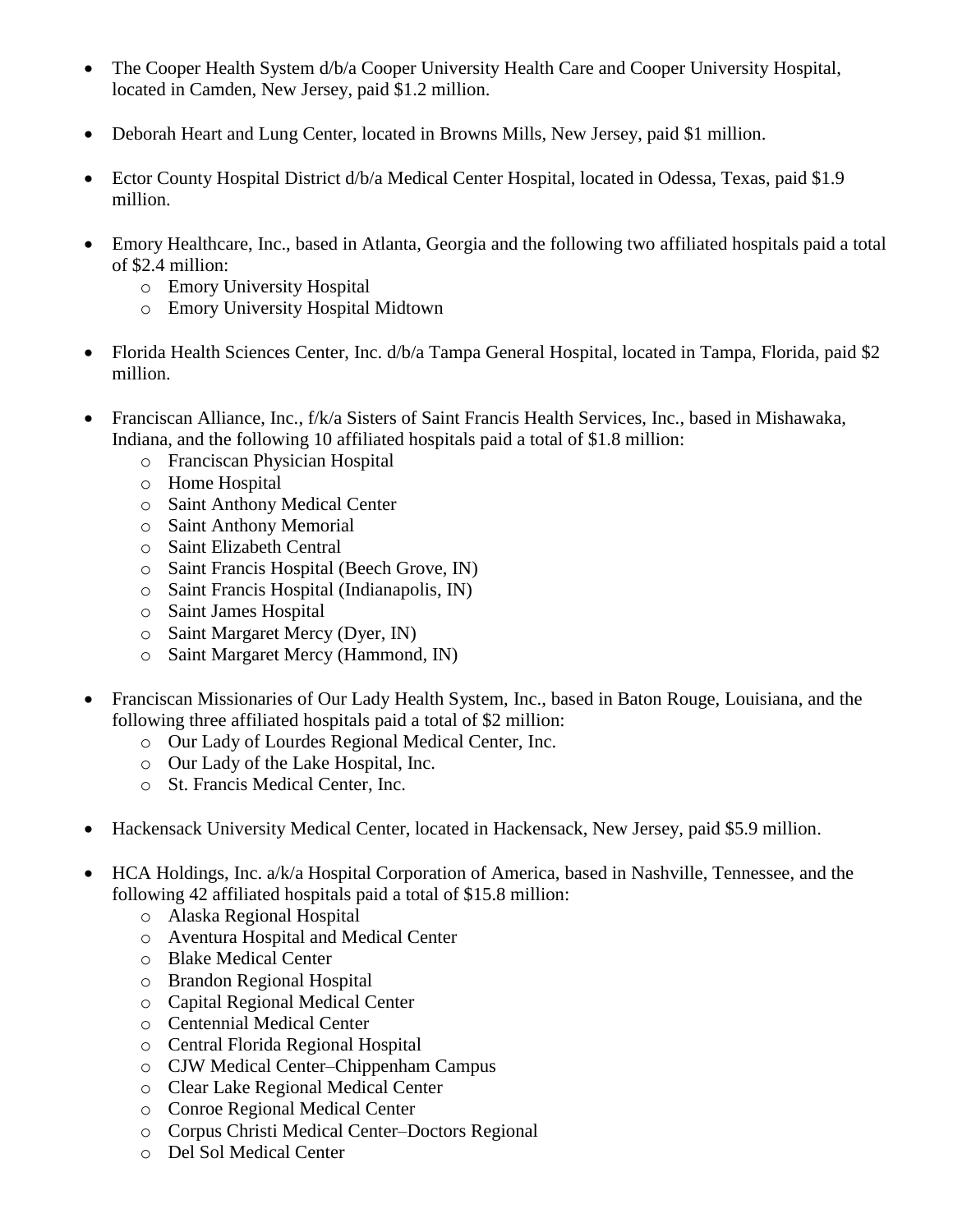- o Fairview Park Hospital
- o Fawcett Memorial Hospital
- o Henrico Doctors Hospital–Forest Campus
- o JFK Medical Center
- o Kendall Regional Medical Center
- o Lakeview Regional Medical Center
- o Largo Medical Center
- o Lewis-Gale Medical Center
- o Los Robles Hospital and Medical Center
- o Medical Center of Plano
- o Medical City Hospital
- o Memorial Hospital
- o Methodist Hospital
- o North Florida Regional Medical Center
- o Northside Hospital & Tampa Bay Heart Institute
- o Ocala Regional Medical Center
- o Parkridge Medical Center
- o Plaza Medical Center of Fort Worth
- o Rapides Regional Medical Center
- o Redmond Regional Medical Center
- o Regional Medical Center Bayonet Point
- o Regional Medical Center of San Jose
- o Research Medical Center
- o Rio Grande Regional Hospital
- o Riverside Community Hospital
- o Sunrise Hospital & Medical Center
- o Trident Medical Center
- o Wesley Medical Center
- o West Florida Hospital
- o Westside Regional Medical Center
- The Health Care Authority for Baptist Health, an Affiliate of UAB Health Systems d/b/a Baptist Medical Center South, located in Montgomery, Alabama, paid \$5.1 million.
- Health Management Associates, Inc., based in Franklin, Tennessee, and the following 27 affiliated hospitals paid a total of \$7.2 million:
	- o Bartow Regional Medical Center
	- o Biloxi Regional Medical Center
	- o Central Mississippi Medical Center
	- o Charlotte Regional Medical Center
	- o Dallas Regional Medical Center
	- o Davis Regional Medical Center
	- o East Georgia Regional Medical Center
	- o Harton Regional Medical Center
	- o Heart of Florida Regional Medical Center
	- o Highlands Regional Medical Center
	- o Lancaster Regional Medical Center
	- o Lehigh Regional Medical Center
	- o Lower Keys Medical Center
	- o The Medical Center of Mesquite
	- o Medical Center of Southeastern Oklahoma
	- o Midwest Regional Medical Center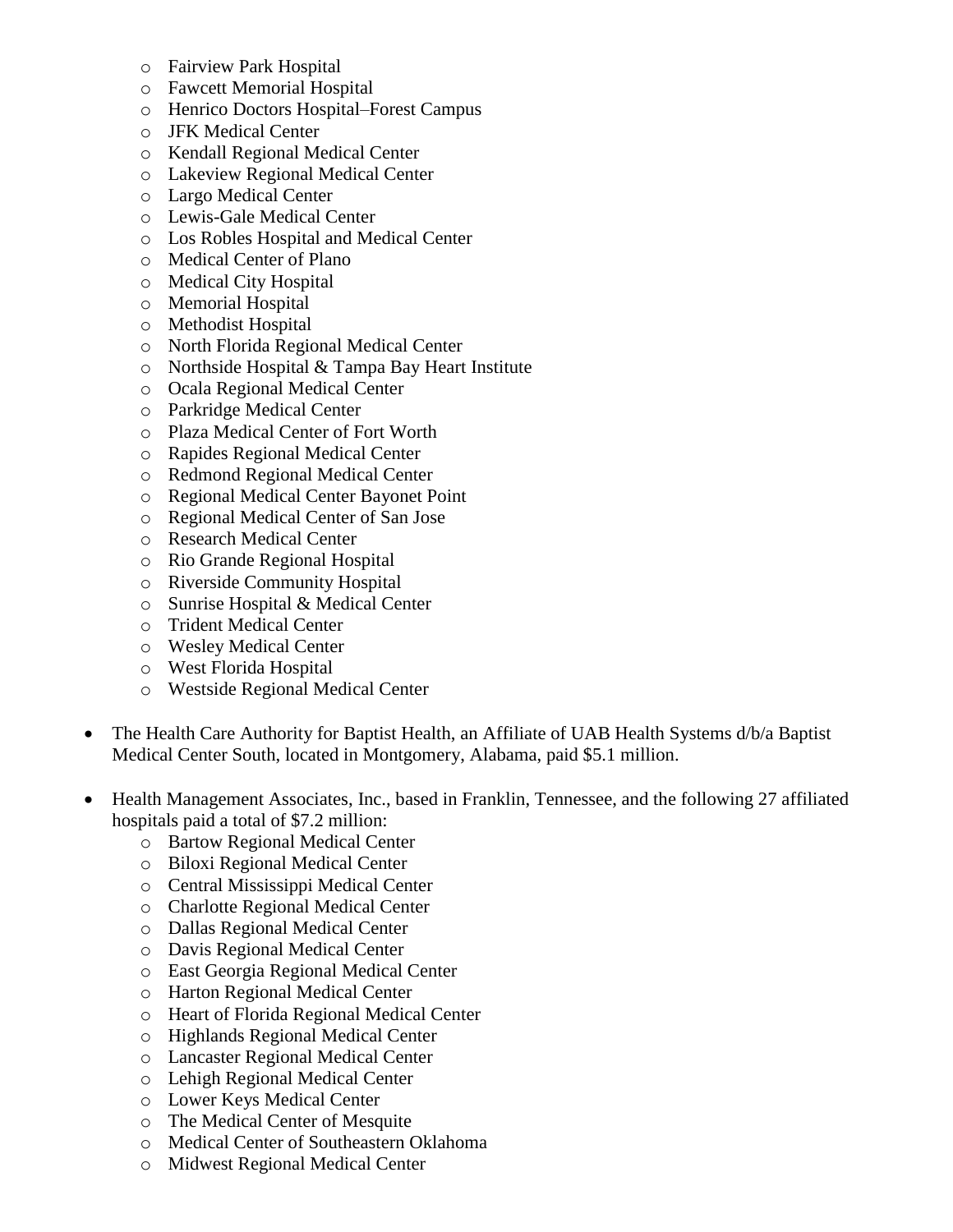- o Northwest Mississippi Regional Medical Center
- o Peace River Regional Medical Center
- o Physicians Regional-Pine Ridge
- o Poplar Bluff Regional Medical Center-North Campus
- o Riley Hospital
- o Riverview Regional Medical Center
- o Sebastian River Medical Center
- o Sparks Regional Medical Center
- o Stringfellow Memorial Hospital
- o Venice Regional Medical Center
- o Yakima Regional Medical and Cardiac Center
- IASIS Healthcare Corporation, based in Franklin, Tennessee, and the following 14 affiliated hospitals paid a total of \$1.5 million:
	- o Davis Hospital and Medical Center
	- o Glenwood Regional Medical Center
	- o Jordan Valley Medical Center
	- o The Medical Center of Southeast Texas
	- o Memorial Hospital of Tampa
	- o Mesa General Hospital
	- o Mountain Vista Medical Center
	- o North Vista Hospital
	- o Odessa Regional Medical Center-East Campus
	- o Odessa Regional Medical Center-West Campus
	- o Pioneer Valley Hospital
	- o Saint Luke's Medical Center
	- o Salt Lake Regional Medical Center
	- o Southwest General Hospital
- The Indiana Heart Hospital, LLC, located in Indianapolis, Indiana, paid \$1.4 million.
- Iowa Health System d/b/a UnityPoint Health, based in Des Moines, Iowa, and the following seven affiliated hospitals paid a total of \$3.1 million:
	- o Allen Hospital
	- o Iowa Lutheran Hospital
	- o Iowa Methodist Medical Center
	- o St. Luke's Hospital
	- o Trinity Bettendorf
	- o Trinity Regional Medical Center
	- o Trinity Rock Island
- IHC Health Services, Inc., based in Salt Lake City, Utah, and the following four affiliated hospitals paid a total of \$2 million:
	- o Dixie Regional Medical Center-River Road Campus
	- o Intermountain Medical Center
	- o McKay-Dee Hospital
	- o Utah Valley Regional Medical Center
- McLaren Health Care Corporation, based in Flint, Michigan, and the following seven affiliated hospitals paid a total of \$3.425 million:
	- o Bay Regional Medical Center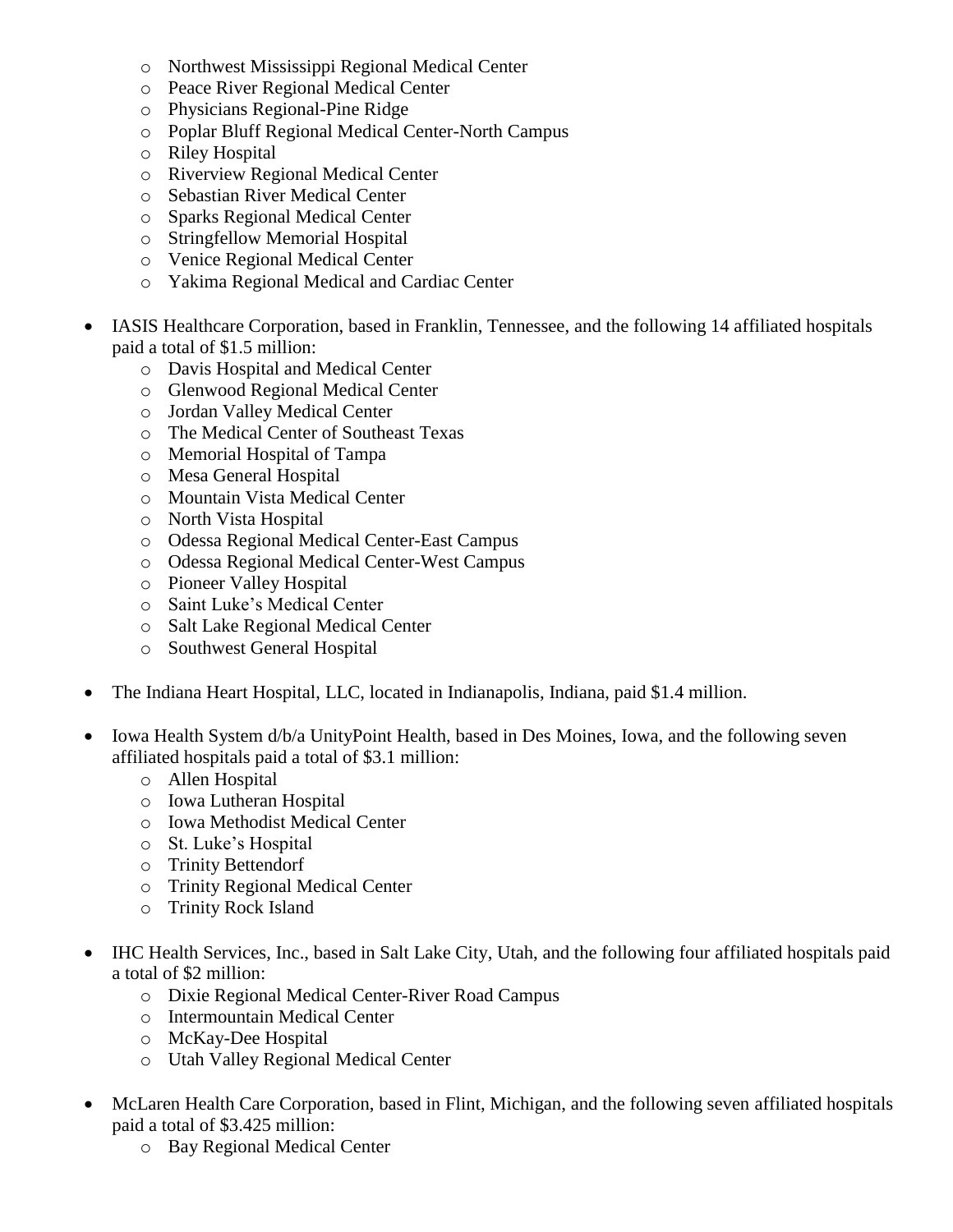- o Ingham Regional Medical Center
- o Lapeer Regional Medical Center
- o McLaren Regional Medical Center
- o McLaren Northern Michigan (f/k/a Northern Michigan Hospital)
- o Mount Clemens General Hospital
- o POH Medical Center
- Medical Center of Central Georgia, Inc., located in Macon, Georgia, paid \$1.6 million.
- MedCath Corporation, based in Charlotte, North Carolina, and the following six affiliated hospitals paid a total of \$6.1 million:
	- o Arizona Heart Hospital
	- o Heart Hospital of Austin
	- o Heart Hospital of Bakersfield
	- o Heart Hospital of New Mexico
	- o Louisiana Heart Hospital
	- o TexSan Heart Hospital
- MedStar Health, Inc., based in Columbia, Maryland, and the following eight affiliated hospitals paid a total of \$5 million:
	- o Franklin Square Hospital Center, Inc.
	- o The Good Samaritan Hospital of Maryland, Inc.
	- o Harbor Hospital, Inc.
	- o MedStar-Georgetown Medical Center, Inc.
	- o MedStar Southern Maryland Hospital Center, Inc.
	- o Montgomery General Hospital, Inc.
	- o The Union Memorial Hospital
	- o Washington Hospital Center Corporation
- Memorial Health System and Memorial Medical Center, located in Springfield, Illinois, paid \$2.7 million.
- Memorial Hermann Health System f/k/a Memorial Hermann Healthcare System, based in Houston, Texas, and the following five affiliated hospitals paid a total of \$4.9 million:
	- o Memorial Hermann Memorial City Medical Center
	- o Memorial Hermann Northeast Hospital
	- o Memorial Hermann Northwest Hospital
	- o Memorial Hermann Southwest Hospital
	- o Memorial Hermann Texas Medical Center
- Mercy Health f/k/a Catholic Health Partners, based in Cincinnati, Ohio, and the following 17 affiliated hospitals paid a total of \$4.5 million:
	- o Anderson Hospital
	- o Baptist Riverside
	- o Fairfield Hospital
	- o The Jewish Hospital
	- o Lourdes Hospital
	- o Mercy Hospital Scranton
	- o Mercy Medical Center Saint Mary's
	- o Mercy Memorial Hospital
	- o Mercy Regional Medical Center (Lorain)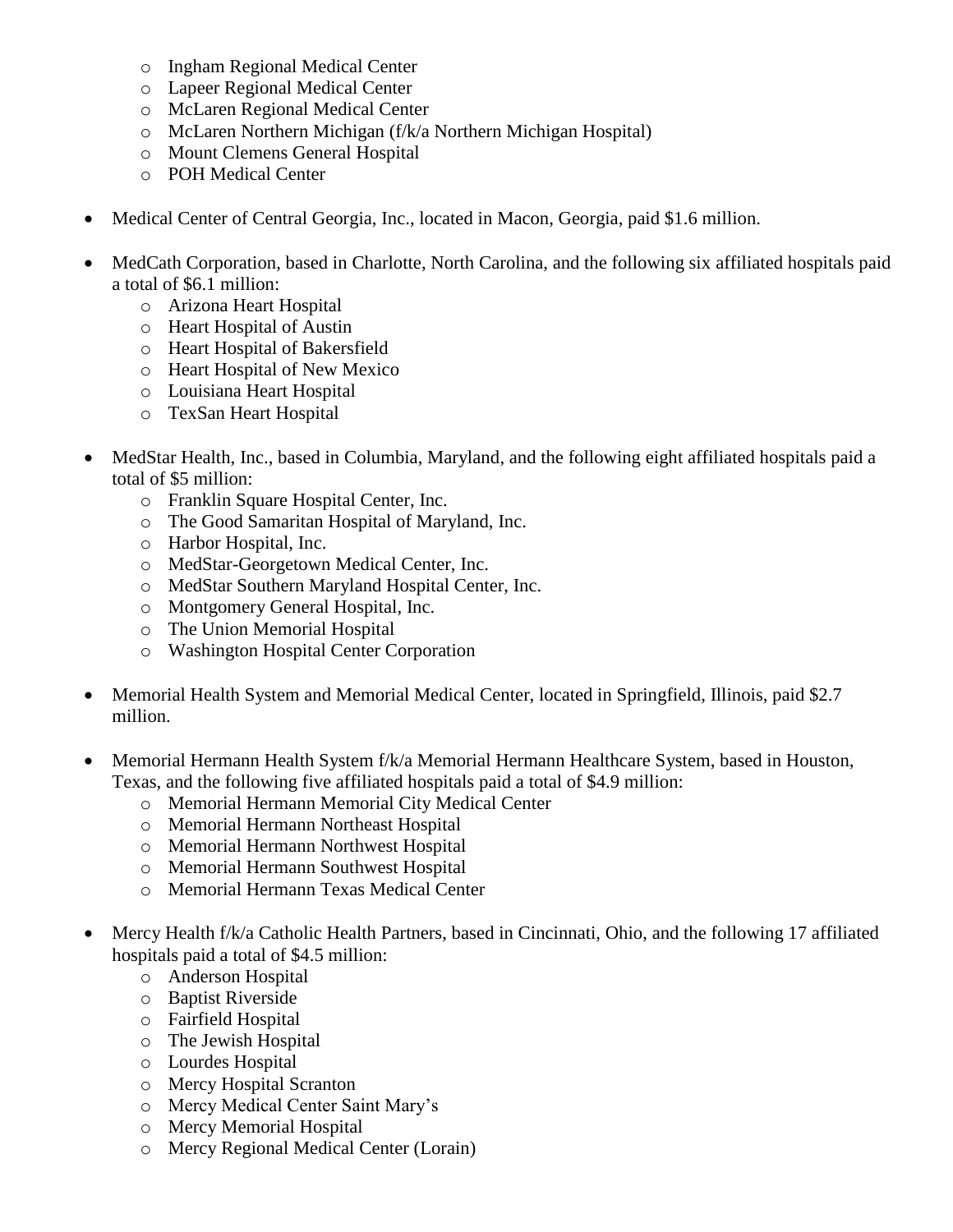- o Mercy Saint Anne Hospital
- o Mercy Saint Charles Hospital
- o Mercy Saint Vincent Medical Center
- o Saint Elizabeth Health Center
- o Saint Rita's Medical Center
- o Springfield Regional Medical Center
- o Springfield Regional Medical Center–High Street
- o West Hospital
- Mercy Health f/k/a Sisters of Mercy Health System, based in Chesterfield, Missouri, and the following nine affiliated hospitals paid a total of \$1.11 million:
	- o Mercy Health Center
	- o Mercy Memorial Health
	- o St. Edward Mercy Medical Center
	- o St. John's Mercy Medical Center
	- o St. John's Regional Health Center
	- o St. John's Regional Medical Center
	- o St. John's Mercy Hospital
	- o St. Joseph's Mercy Health Center
	- o St. Mary's Hospital
- North Mississippi Health Services, Inc. and North Mississippi Medical Center, Inc., located in Tupelo, Mississippi, paid \$1 million.
- The New York and Presbyterian Hospital, located in New York, New York, paid \$4.1 million.
- The Ohio State University, on behalf of The Ohio State University Wexner Medical Center, based in Columbus, Ohio, and the following two affiliated hospitals paid a total of \$2.8 million:
	- o The Ohio State University Hospital
	- o The Ohio State University Hospital East
- Oklahoma Heart Hospital, LLC, located in Oklahoma City, Oklahoma, paid \$1.51 million.
- Peninsula Regional Medical Center, located in Salisbury, Maryland, paid \$2.9 million.
- Providence Health System, based in Seattle, Washington, and the following 12 affiliated hospitals paid a total of \$2.9 million:
	- o Providence Alaska Medical Center
	- o Providence Holy Cross Medical Center
	- o Providence Little Company of Mary Medical Center Torrance
	- o Providence Medford Medical Center
	- o Providence Portland Medical Center
	- o Providence Regional Medical Center Everett
	- o Providence Saint Joseph Medical Center
	- o Providence Saint Peter Hospital
	- o Providence Saint Vincent Medical Center
	- o Providence Tarzana Medical Center
	- o Sacred Heart Medical Center
	- o Saint Patrick Hospital and Health Sciences Center
- The Queen's Medical Center, located in Honolulu, Hawaii, paid \$1.5 million.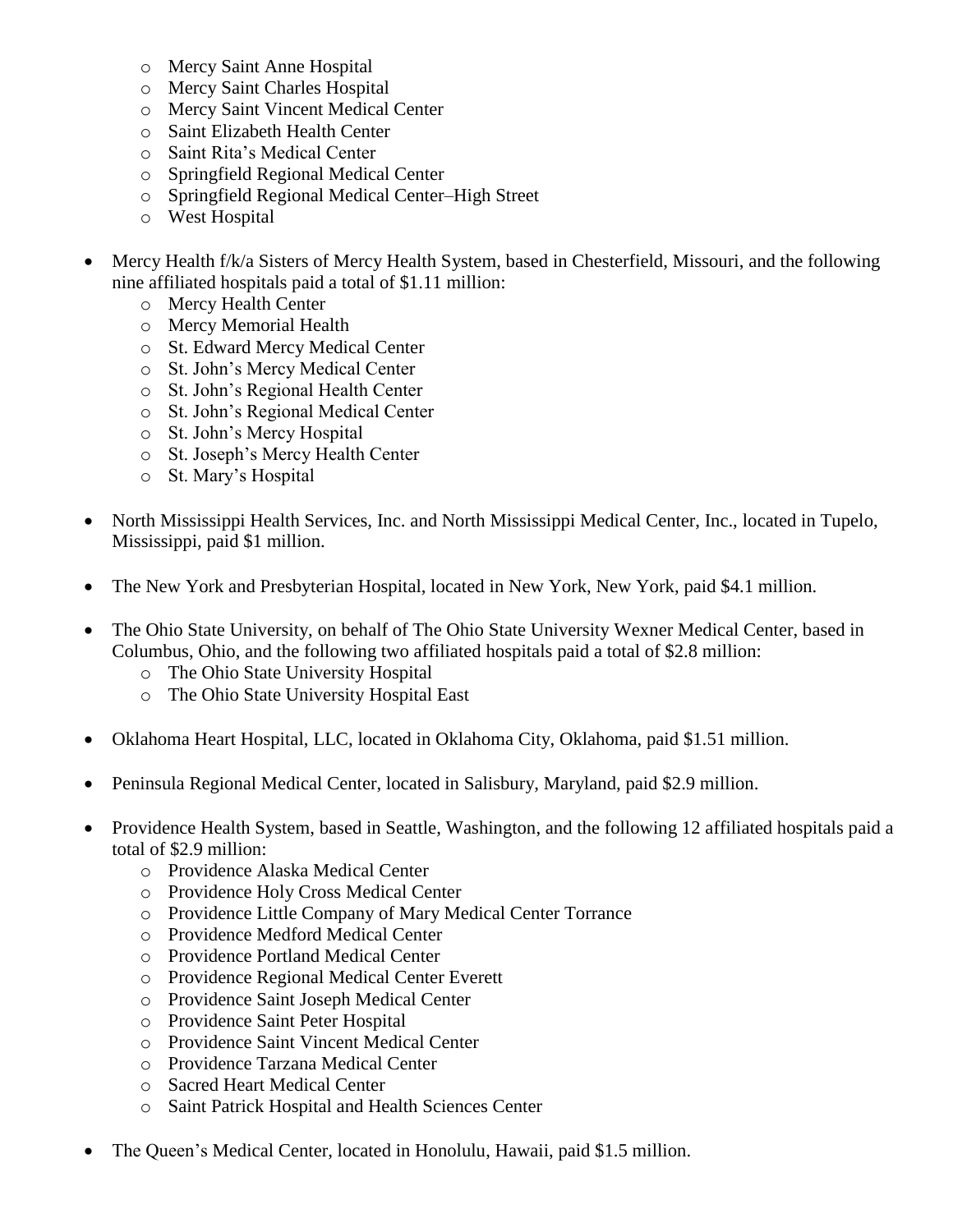- Robert Wood Johnson Health Care Corp., Robert Wood Johnson Health Network, Inc., and Robert Wood Johnson University Hospital, located in New Brunswick, New Jersey, paid \$5.8 million.
- Scripps Health, based in San Diego, California, and the following five affiliated hospitals paid a total of \$5.6 million:
	- o Scripps Green Hospital
	- o Scripps Memorial Hospital Encinitas
	- o Scripps Memorial Hospital La Jolla
	- o Scripps Mercy Hospital
	- o Scripps Mercy Hospital Chula Vista
- SSM Health Care Corporation, based in St. Louis, Missouri, and the following eight affiliated hospitals paid a total of \$4.1 million:
	- o Good Samaritan Regional Health Center
	- o Saint Anthony Hospital
	- o Saint Mary's Hospital (Centralia, IL)
	- o Saint Mary's Hospital (Madison, WI)
	- o SSM DePaul Health Center
	- o SSM Saint Clare Health Center
	- o SSM Saint Joseph Health Center
	- o SSM Saint Mary's Health Center
- St. Bernards Medical Center located in Jonesboro, Arkansas, paid \$850,000.
- St. Joseph Health System, based in Irvine, California, and the following 10 affiliated hospitals paid a total of \$2.7 million:
	- o Covenant Health System d/b/a Covenant Medical Center-Lakeside Campus
	- o Covenant Long-Term Care, LP d/b/a Covenant Specialty Hospital
	- o Mission Hospital Regional Medical Center d/b/a/ Mission Hospital
	- o Queen of the Valley Medical Center
	- o Santa Rosa Memorial Hospital
	- o SRM Alliance Hospital Service d/b/a Petaluma Valley Hospital
	- o St. Joseph Hospital of Orange
	- o St. Joseph Hospital of Eureka
	- o St. Jude Hospital d/b/a St. Jude Medical Center
	- o St. Mary Medical Center
- Saint Vincent Health Center, located in Erie, Pennsylvania, paid \$1.4 million.
- Sutter Health, based in Sacramento, California, and the following 12 affiliated hospitals paid a total of \$3 million:
	- o Alta Bates Summit Medical Center-Alta Bates Campus
	- o Alta Bates Summit Medical Center-Summit Campus
	- o California Pacific Medical Center-Pacific Campus
	- o California Pacific Medical Center-St. Luke's Campus
	- o Marin General Hospital (until June 29, 2010)
	- o Mills-Peninsula Medical Center
	- o Memorial Medical Center
	- o Sutter Delta Medical Center
	- o Sutter Memorial Hospital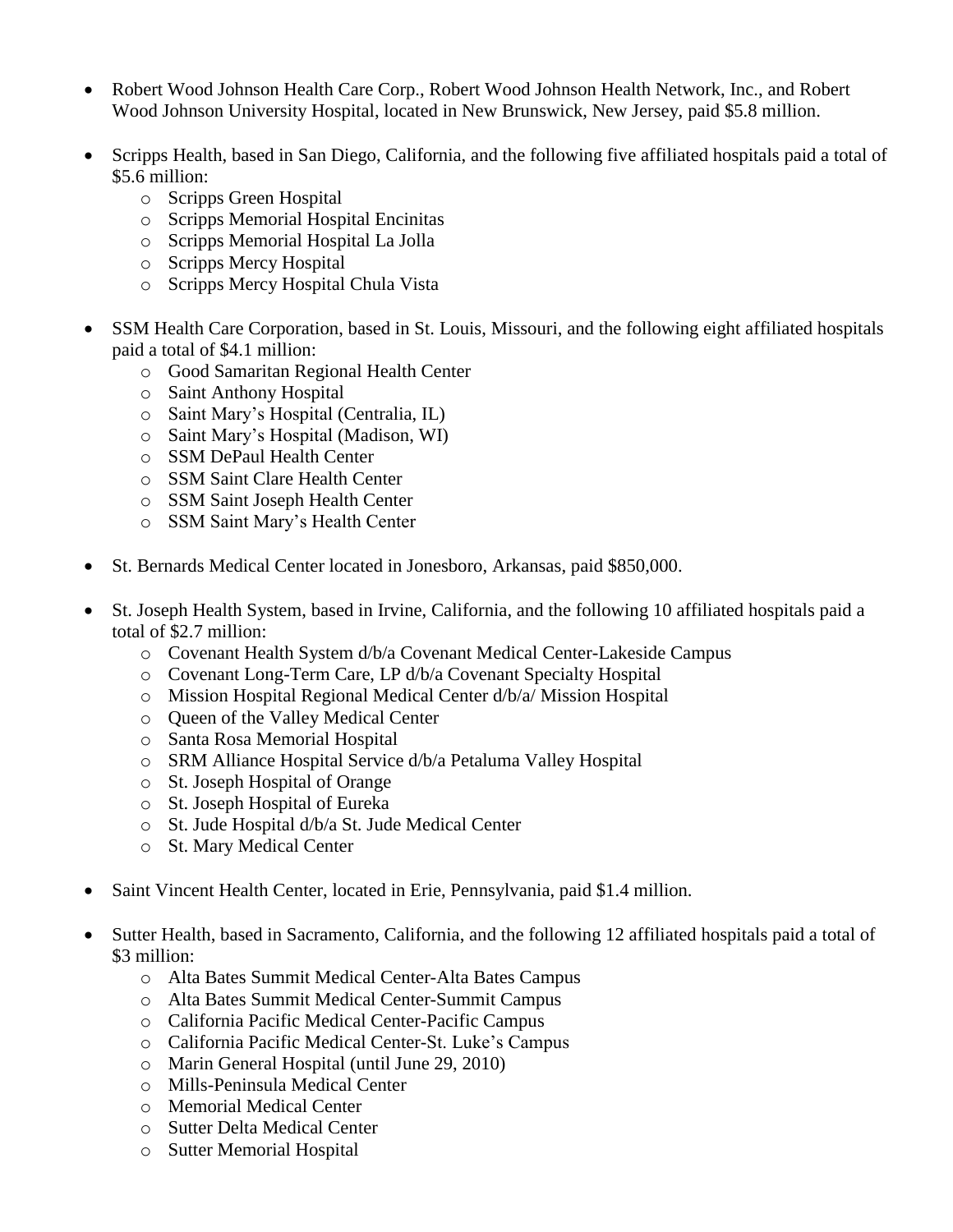- o Sutter Roseville Medical Center
- o Sutter Santa Rosa Regional Hospital f/k/a Sutter Medical Center of Santa Rosa
- o Sutter Solano Medical Center
- Tenet Healthcare, based in Dallas, Texas, and the following 19 affiliated hospitals paid a total of \$12.1 million:
	- o Baptist Medical Center
	- o Brookwood Medical Center
	- o Creighton University Medical Center-Saint Joseph Hospital
	- o Delray Medical Center
	- o Des Peres Hospital
	- o Doctors Medical Center of Modesto
	- o Frye Regional Medical Center
	- o Hahnemann University Hospital
	- o Harper University Hospital
	- o Houston NW Medical Center
	- o MacNeal Hospital
	- o North Shore Regional Medical Center-FMC Campus/Florida Medical Center
	- o Palm Beach Gardens Medical Center
	- o Palmetto General Hospital
	- o Saint Francis Hospital
	- o Saint Louis University Hospital
	- o Saint Vincent Hospital
	- o Sierra Medical Center
	- o Sinai-Grace Hospital
- Texas Health Resources, based in Arlington, Texas, and the following seven affiliated hospitals paid a total of \$2.9 million:
	- o Texas Health Arlington Memorial Hospital
	- o Texas Health Harris Methodist Hospital Fort Worth
	- o Texas Health Harris Methodist Hospital Hurst-Euless-Bedford
	- o Texas Health Presbyterian Hospital Dallas
	- o Texas Health Presbyterian Hospital Denton
	- o Texas Health Presbyterian Hospital Plano
	- o Texas Health Specialty Hospital
- Trinity Health, based in Livonia, Michigan, and the following 13 affiliated hospitals paid a total of \$5.995 million:
	- o Battle Creek Health System
	- o Holy Cross Hospital
	- o Mercy General Health Partners-Hackley Campus
	- o Mercy General Health Partners-Mercy Campus
	- o Mount Carmel Saint Ann's
	- o Mount Carmel Health
	- o Saint Agnes Medical Center
	- o Saint Alphonsus Regional Medical Center
	- o Saint Joseph Mercy Hospital
	- o Saint Joseph Mercy Oakland
	- o Saint Joseph Regional Medical Center-South Bend Campus
	- o Saint Mary Mercy Hospital
	- o Saint Mary's Health Care